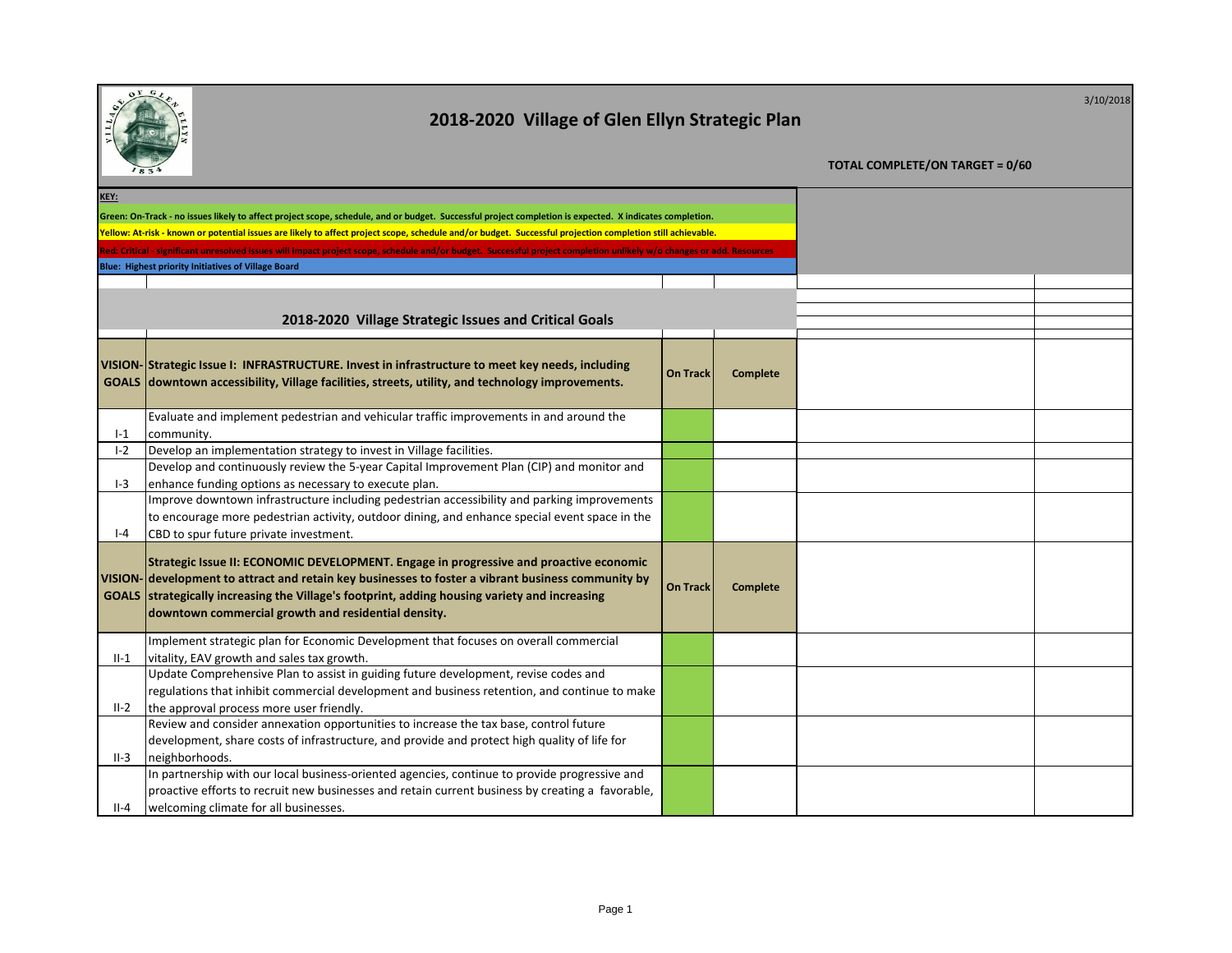

**TOTAL COMPLETE/ON TARGET = 0/60 VISION-GOALS Strategic Issue III: COMMUNICATIONS AND ENGAGEMENT: Communicate, inform, engage, and involve the community and volunteers to support and act on the Village's high priority needs and opportunities. On Track Complete** III-1 Develop and utilize a comprehensive communications plan to educate and inform the community and continue to implement a management strategy that mandates responsiveness and convenience. III-2 Utilize multiple communication tools to ensure the Village is engaged with residents, businesses, and intergovernmental partners. III-3 Communicate the strategic plan and priorities and ensure the Village Board and Boards and Commissions are aligned. III-4 Recruit and identify meaningful roles for volunteers. **VISION-GOALS Strategic Issue IV: FINANCIAL SUSTAINABILITY. Grow revenue and focus spending in line with anticipated resources to meet the highest priority needs and maintain the Village's AAA bond rating. On Track Complete**  $VI-1$ Evaluate new revenue concepts and cost controls that continue to deliver high quality services and necessary capital investment. VI-2 Complete financial monitoring including annual audits, five-year forecast, CIP, and Scorecard as appropriate to maintain long-term financial stability. VI-3 Review staffing allocations and create succession plans for all departments focused on talent development/management and protecting the greatest asset in the organization: employees. **VISION-GOALS Strategic Issue V: Village Links/Reserve 22 mission is to enhance the quality of life in Glen Ellyn by offering outstanding recreational and dining opportunities, while providing storm water protection, at no costs to the taxpayer. On Track Complete** V-1 Develop and implement business goals and growth options to maximize profits without sacrificing overall quality or resident/community benefits. V-2 Reposition Reserve 22 with renewed focus on quality and consistent food and service. V-3 Sustain the financial stability of the business through capital planning and cash reserve policies. V-4 Develop a comprehensive marketing plan and ensure communication and alignment between Recreation Commission and Village Board.

3/10/2018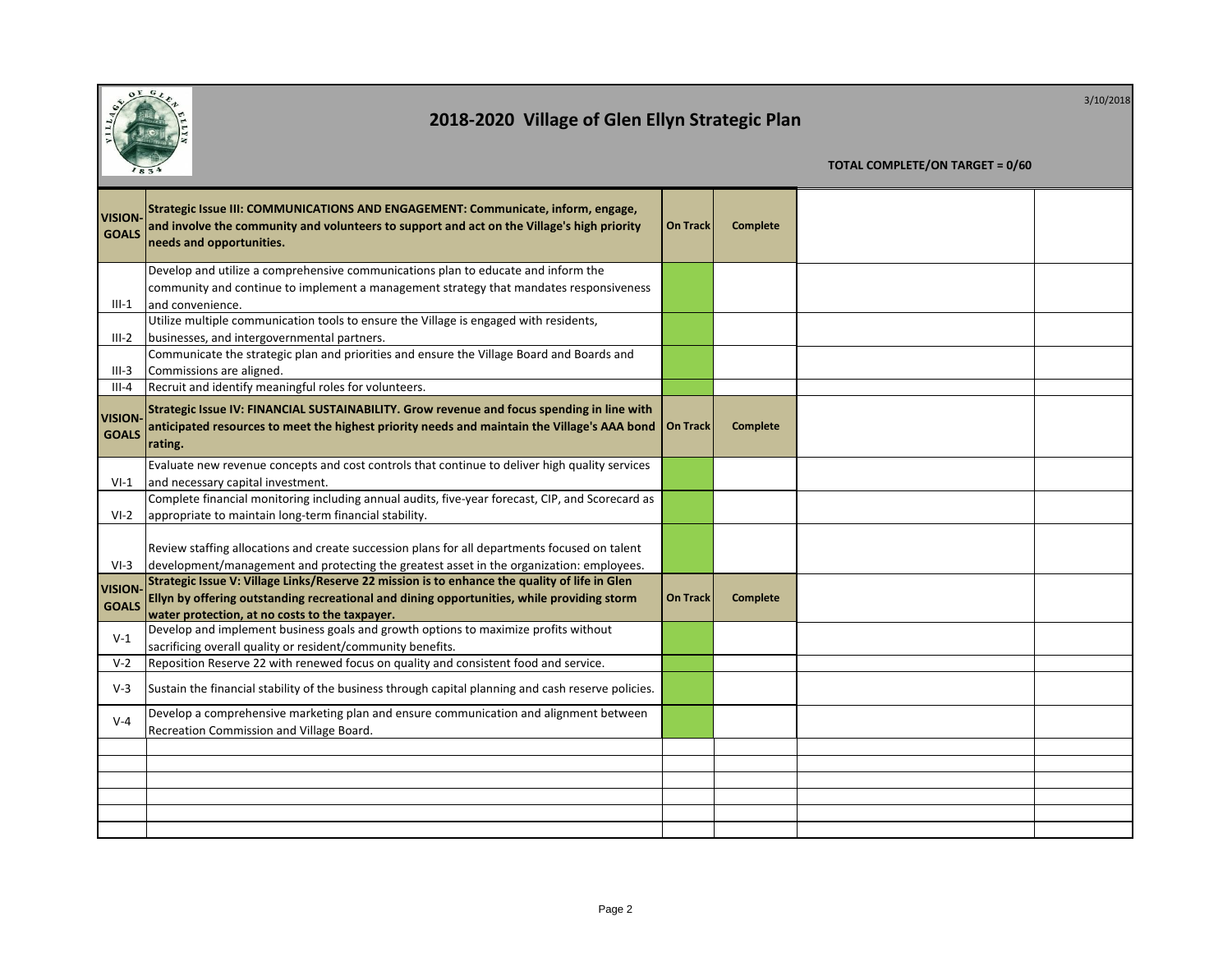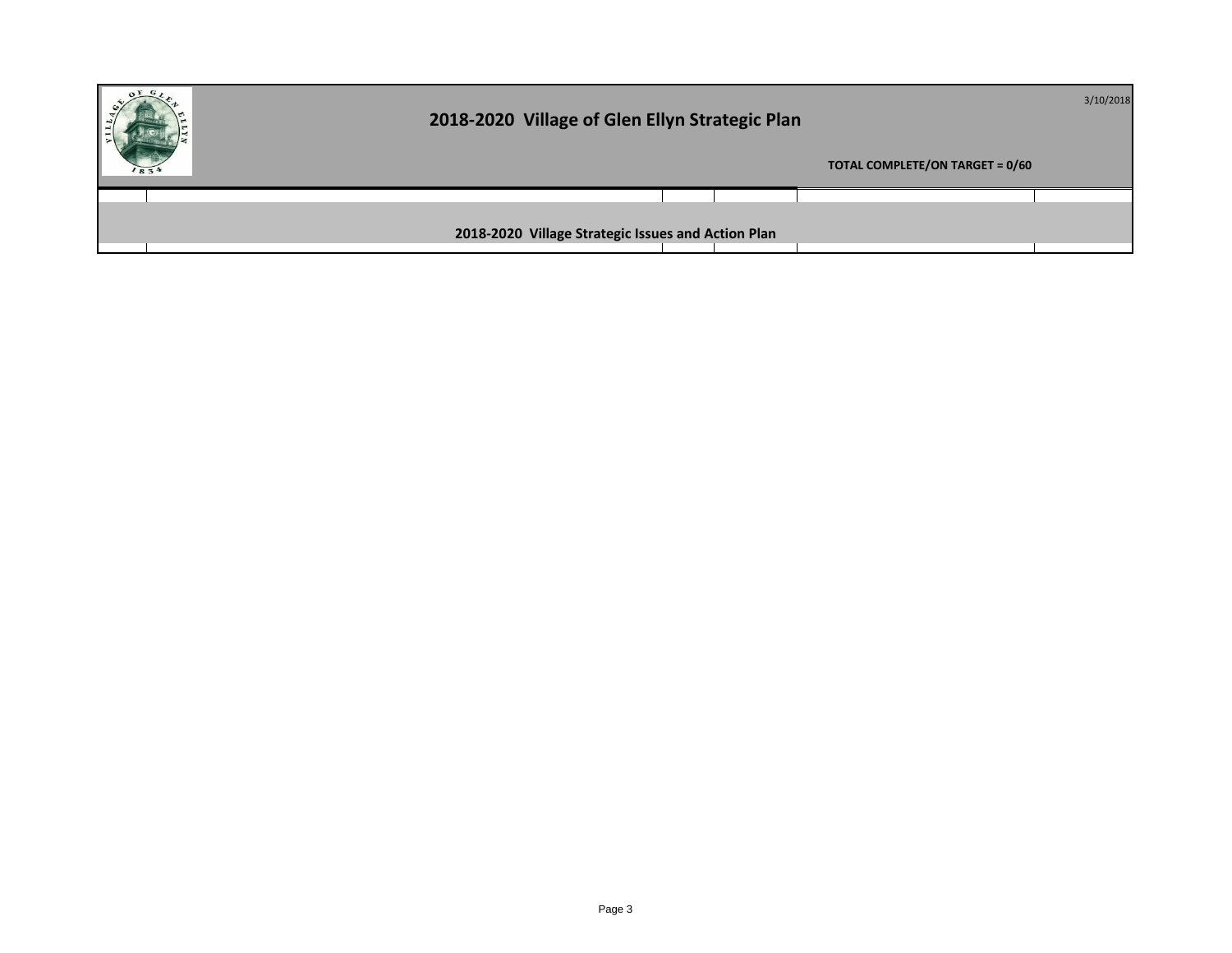

3/10/2018

|        | Strategic Issue I: INFRASTRUCTURE. Invest in infrastructure to meet key needs, including downtown accessibility, Village facilities, streets, utility, and technology improvements.                  |          |                 |                                                                                                                                                                                          |                      |  |  |
|--------|------------------------------------------------------------------------------------------------------------------------------------------------------------------------------------------------------|----------|-----------------|------------------------------------------------------------------------------------------------------------------------------------------------------------------------------------------|----------------------|--|--|
| Goal # | <b>Action Steps</b>                                                                                                                                                                                  | On track | <b>Complete</b> | <b>Comments</b>                                                                                                                                                                          | Dept.                |  |  |
| $l-1a$ | Construct the pedestrian underpass on Taylor St. by December 2018.                                                                                                                                   |          |                 | On track, bid letting scheduled for 4/27/18                                                                                                                                              | PW/<br>Admin         |  |  |
| $l-1b$ | Complete Phase I engineering design and submit grants for the pedestrian tunnel and renovated or<br>new train station by January 1, 2019.                                                            |          |                 | Team selected 18 month process to finalize<br>design and identify funding sources. CMAQ<br>application is due January 2019. VB directed<br>design team to focus on tunnel options only.  | P&D/<br>PW/<br>Admin |  |  |
| $I-1c$ | Design and construct Roosevelt Rd. access improvements for the Baker Hill shopping center as well as<br>improved access south of Roosevelt Rd by December 2019.                                      |          |                 | In progress, preliminary plans have been<br>submitted to IDOT for review and initial<br>comments received. Additional study required                                                     | PW/<br>Admin         |  |  |
| $I-2a$ | Complete the renovations of the Civic Center including overseeing the Innovation DuPage build-out on<br>time and on budget by January 2019.                                                          |          |                 | Expected the GMP by end of April.<br>Construction set to begin in May/June.                                                                                                              | All                  |  |  |
| $l-2b$ | Build out the salt dome space at the Forest Preserve Building and facilitate the McKee House<br>Preservation group on plans to save this historic structure by April 2019.                           |          |                 | Waiting for Forest Preserve to move out.                                                                                                                                                 | PW/<br>Admin         |  |  |
| $I-2c$ | Complete and monitor GWA infrastructure projects including Combined Heat and Power (CHP) and<br>Facilities Improvement Project (FIP) by November 2019.                                               |          |                 | CHP completed, but monitoring is ongiong.<br>Phase I of Facility Project substantially<br>completed by April 2018; Phase II by November<br>2019.                                         | PW                   |  |  |
| $I-2d$ | Update the annual facilities plan that ensures annual investment in Village facilities including Fire<br>Stations, Police Station, Public Works, Village Links, and History Center by December 2018. |          |                 |                                                                                                                                                                                          | Admin                |  |  |
| $I-3a$ | Execute the Capital Improvement Plan (CIP) including IT improvements, facility improvements, and<br>equipment replacement by Jan. 1, 2019.                                                           |          |                 | Reoccurring annually.                                                                                                                                                                    | All                  |  |  |
| $I-3b$ | Develop and begin to implement the Roosevelt Road water main replacement project by November<br>2019.                                                                                                |          |                 | Phase I (Nicoll Way to IL-53) Engineering<br>Underway, Phase I Construction in 2018                                                                                                      | PW                   |  |  |
| $I-4a$ | Design and update utility and streetscape improvements in CBD to enhance critical commercial area to<br>allow further private investment and improve quality of life by December 2019.               |          |                 | CBD Utility Study In Progress, VB board set<br>budget of \$10.5M for project; evaluating<br>funding options and 10-year capital plan                                                     | PW/Admin             |  |  |
| $I-4b$ | Evaluate parking garage alternatives as well as economic development partnerships that would increase<br>parking in the downtown by October 2019.                                                    |          |                 | Civic Center Lot is the preferred lot; developing<br>some more concrete plans, evaluating site<br>issues, and researching funding options to<br>discuss with Finance Commission and CIC. | P&D/<br>Admin        |  |  |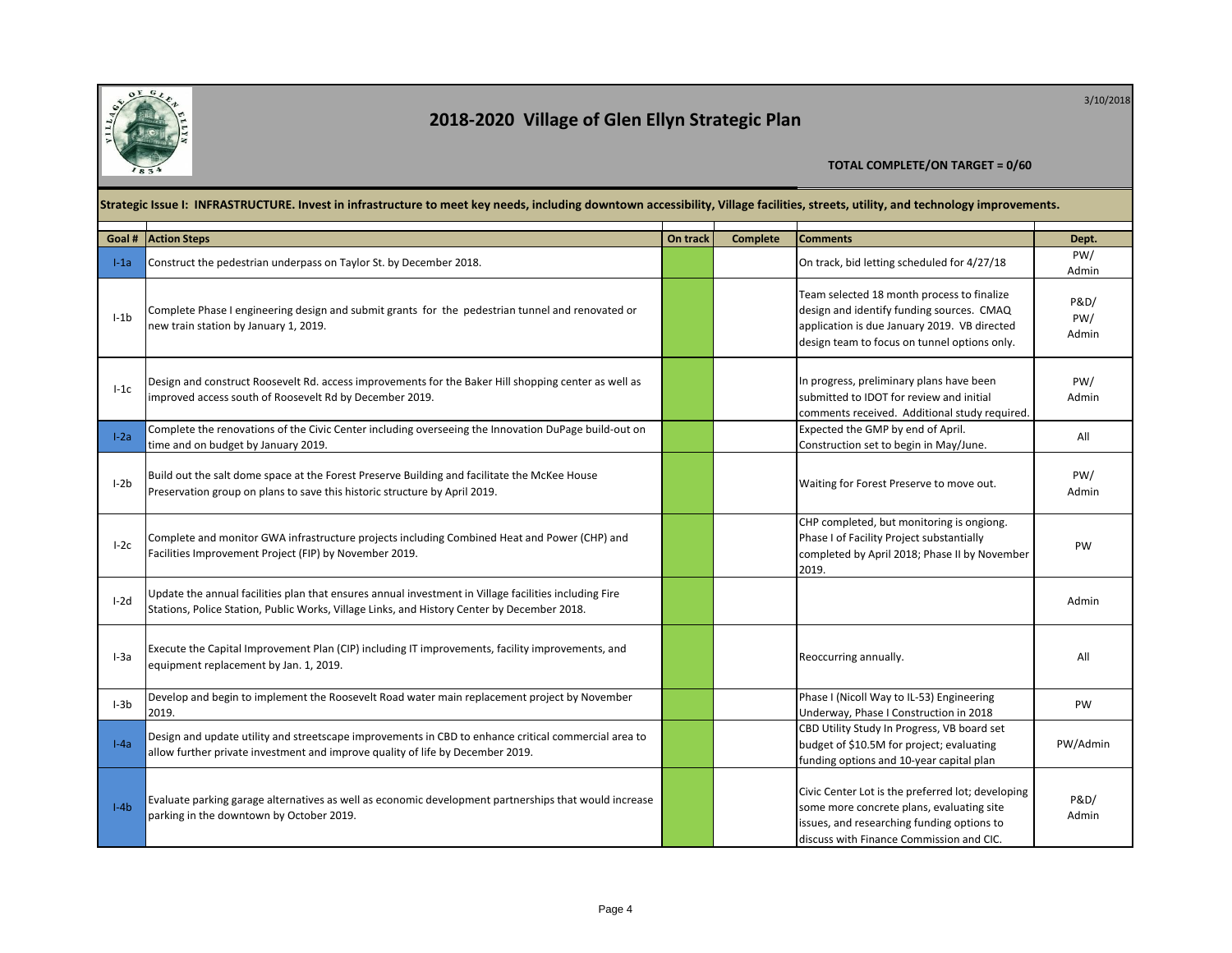

3/10/2018

|         | 1834<br><b>TOTAL COMPLETE/ON TARGET = 0/60</b>                                                                                                                                                                                                                                                                                                                                                                                                                                                                                                                        |          |                 |                                                                                                                                                                                                                                                                           |                          |  |
|---------|-----------------------------------------------------------------------------------------------------------------------------------------------------------------------------------------------------------------------------------------------------------------------------------------------------------------------------------------------------------------------------------------------------------------------------------------------------------------------------------------------------------------------------------------------------------------------|----------|-----------------|---------------------------------------------------------------------------------------------------------------------------------------------------------------------------------------------------------------------------------------------------------------------------|--------------------------|--|
| $I-4c$  | Execute implementation of the Village way finding plan by October, 2019.                                                                                                                                                                                                                                                                                                                                                                                                                                                                                              |          |                 | RFP to be issed and contracted selected by June<br>1. Phase I is planned for summer 2018 focused                                                                                                                                                                          | P&D/PW                   |  |
|         |                                                                                                                                                                                                                                                                                                                                                                                                                                                                                                                                                                       |          |                 | TOTAL COMPLETE/ON TARGET=TOTAL: 12                                                                                                                                                                                                                                        |                          |  |
|         |                                                                                                                                                                                                                                                                                                                                                                                                                                                                                                                                                                       |          |                 |                                                                                                                                                                                                                                                                           |                          |  |
|         | Strategic Issue II: ECONOMIC DEVELOPMENT. Engage in progressive and proactive economic development to attract and retain key businesses to foster a vibrant business community by<br>strategically increasing the Village's footprint, adding housing variety and increasing downtown commercial growth and residential density.                                                                                                                                                                                                                                      |          |                 |                                                                                                                                                                                                                                                                           |                          |  |
|         | <b>Goal # Action Steps</b>                                                                                                                                                                                                                                                                                                                                                                                                                                                                                                                                            | On track | <b>Complete</b> | <b>Comments</b>                                                                                                                                                                                                                                                           | Dept.                    |  |
| $II-1a$ | Focus on key development sites in the CBD and move forward with Giesche and McChesney sites and<br>other underutilized parcels by December 31, 2018.                                                                                                                                                                                                                                                                                                                                                                                                                  |          |                 | Preliminary plans for Giesche have been<br>received, Pre-app set for Plan Commision on<br>May 10. No update on McChesney                                                                                                                                                  | P&D/<br>Admin            |  |
| $II-1b$ | Review plans and work with Pete's Fresh Market to ensure their project is completed by February 2019.                                                                                                                                                                                                                                                                                                                                                                                                                                                                 |          |                 | Process continues                                                                                                                                                                                                                                                         | P&D/<br>Admin            |  |
| $II-1C$ | Execute the Economic Development plan including TIF promotion, Awards program, business<br>retention, as well as market village events, business education opportunities and available sites<br>and monitor annually by December 31, 2018.                                                                                                                                                                                                                                                                                                                            |          |                 | Efforts continue on all fronts; business<br>recruitment and retention efforts focused on<br>award program, TIF Districts promotion, and<br>development review                                                                                                             | P&D/<br>Admin            |  |
| $II-2a$ | Engage the community in a process and update the Village's Comprehensive Plan by May 2019.                                                                                                                                                                                                                                                                                                                                                                                                                                                                            |          |                 | Developed a RFP based on revised scheduled as<br>directed by Village Board. Firm selection by<br>June 1. (9 month process expected.)                                                                                                                                      | P&D                      |  |
| $II-2b$ | Implement an online building permit system to provide customer flexibility and improved service by<br>September 1, 2018.                                                                                                                                                                                                                                                                                                                                                                                                                                              |          |                 | Staffing issues have delayed this project                                                                                                                                                                                                                                 | P&D                      |  |
| $II-2c$ | Review and modify zoning code, sign code, building codes, and ARC guidelines to create more flexibility<br>for businesses by November 1, 2018.                                                                                                                                                                                                                                                                                                                                                                                                                        |          |                 | Zoning Code modifications going to VB in May;<br>Sign Codes scheduled for May Workshop,<br>building and ARC codes scheduled for later this<br>year.                                                                                                                       | P&D                      |  |
| $II-3a$ | Embrace residential and commercial annexation opportunities:<br>* Finalize the annexation of the industrial properties on the north side of Hill Ave. by June 1, 2018.<br>*Finalize the annexation of DuPage Forest Preserve between Crescent and St. Charles by March 1, 2018.<br>*Finalize the annexation of the development on Swift Rd. through the existing pre-annexation<br>agreement by August 1, 2019.<br>*Continue to pursue annexation on Cumnor, Acorn and Fairway by October, 2018.<br>* Continue to pursue annexation of areas near GWA by March, 2019. |          |                 | Hill Ave. has been delayed, waiting on property<br>owner and water loop project decision; St.<br>Charles Forest Preserve is scheduled for May<br>VB meeting; Swift Rd. is moving forward;<br>Cumnor/Acorn is waiting on neighborhood<br>feedback; GWA on hold temporarily | P&D/<br>Admin            |  |
| II-4a   | Grow business relationships with economic development partners, including but not limited to,<br>Alliance of Downtown Glen Ellyn, Glen Ellyn Chamber of Commerce, Choose DuPage, College of<br>DuPage, Glen Ellyn Public Library, DuPage Convention, and Visitors Bureau. Ongoing.                                                                                                                                                                                                                                                                                    |          |                 |                                                                                                                                                                                                                                                                           | <b>P&amp;D/</b><br>Admin |  |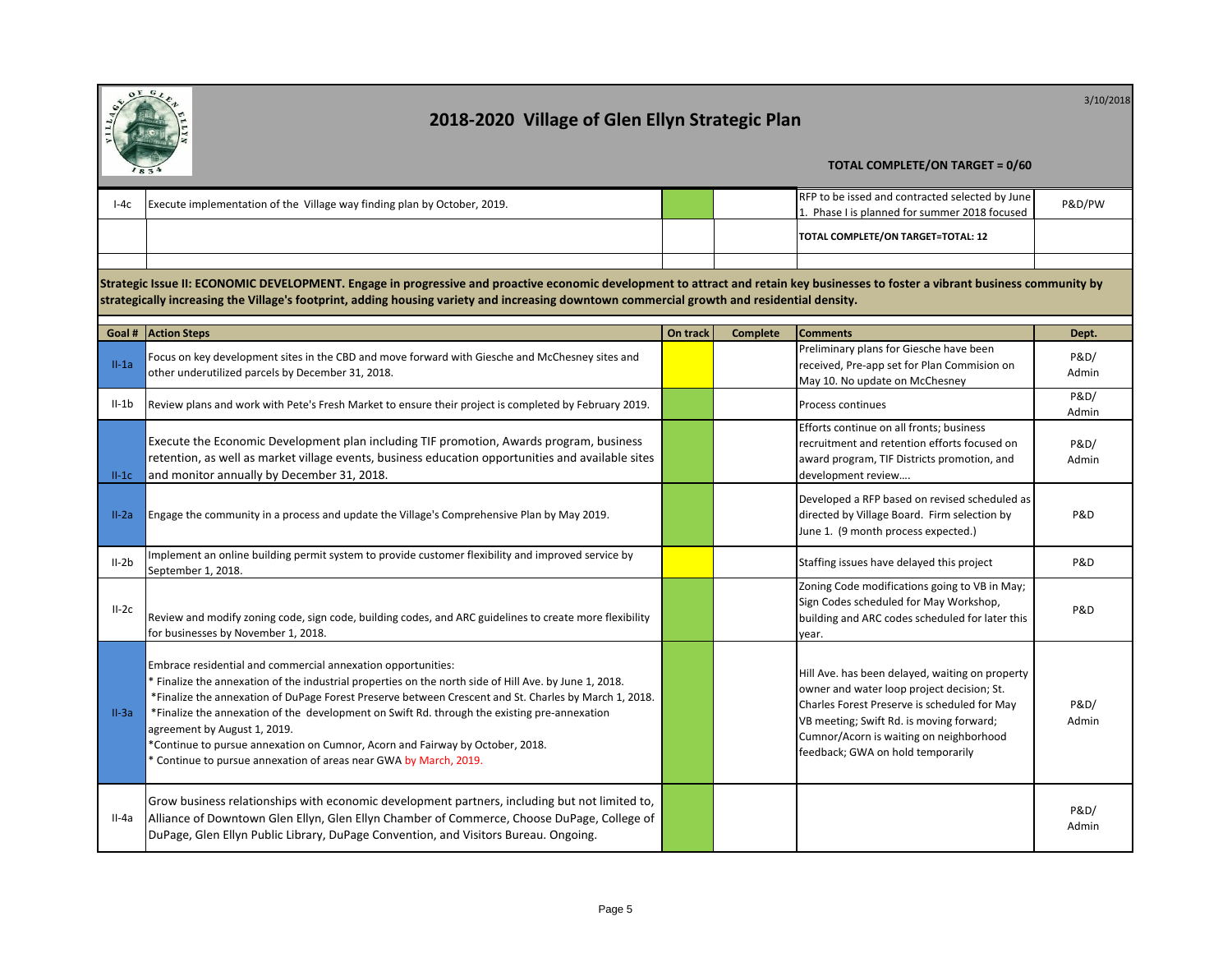

3/10/2018

| $II-4b$                                                                                                                                                                                           | Develop a plan to include the new Innovation DuPage in our business recruitment and retention efforts<br>by November 2018 and implement plan by February 2019                                                                                                |  |  |                                                                                                                                                                             | Admin               |
|---------------------------------------------------------------------------------------------------------------------------------------------------------------------------------------------------|--------------------------------------------------------------------------------------------------------------------------------------------------------------------------------------------------------------------------------------------------------------|--|--|-----------------------------------------------------------------------------------------------------------------------------------------------------------------------------|---------------------|
| $II-4c$                                                                                                                                                                                           | Consider including additional green space (plaza/pocket parks/fire pits), sidewalk cafes, a sound system,<br>improved alleys and parking lots, and enhanced lighting in the CBD as part of the streetscape<br>improvements being considered by October 2018. |  |  | CBD Utility Study In Progress, Will be included<br>in Streetscape Plan                                                                                                      | Admin/<br><b>PW</b> |
| $II-4d$                                                                                                                                                                                           | Partner with the Chamber and the Alliance on opportunities to encourage CBD businesses to extend<br>hours by increasing pedestrian traffic and customers through special events and activities. Ongoing.                                                     |  |  |                                                                                                                                                                             | P&D/<br>Admin       |
| $II-4e$                                                                                                                                                                                           | Monitor and promote a balanced approach to meeting the parking needs of the community and work<br>with the business community to educate and collaborate on solutions by November 2018.                                                                      |  |  | Short term parking ideas such as signage,<br>private use, valet parking, and enforcement<br>modifications were all considered and being<br>implemented or futhered studied. | Admin/Police/Fin    |
|                                                                                                                                                                                                   |                                                                                                                                                                                                                                                              |  |  | TOTAL COMPLETE/ON TARGET=TOTAL: 12                                                                                                                                          |                     |
|                                                                                                                                                                                                   |                                                                                                                                                                                                                                                              |  |  |                                                                                                                                                                             |                     |
| Strategic Issue III: COMMUNICATIONS AND ENGAGEMENT. Communicate with, educate and involve the community and volunteers to support and act on the Village's high priority needs and opportunities. |                                                                                                                                                                                                                                                              |  |  |                                                                                                                                                                             |                     |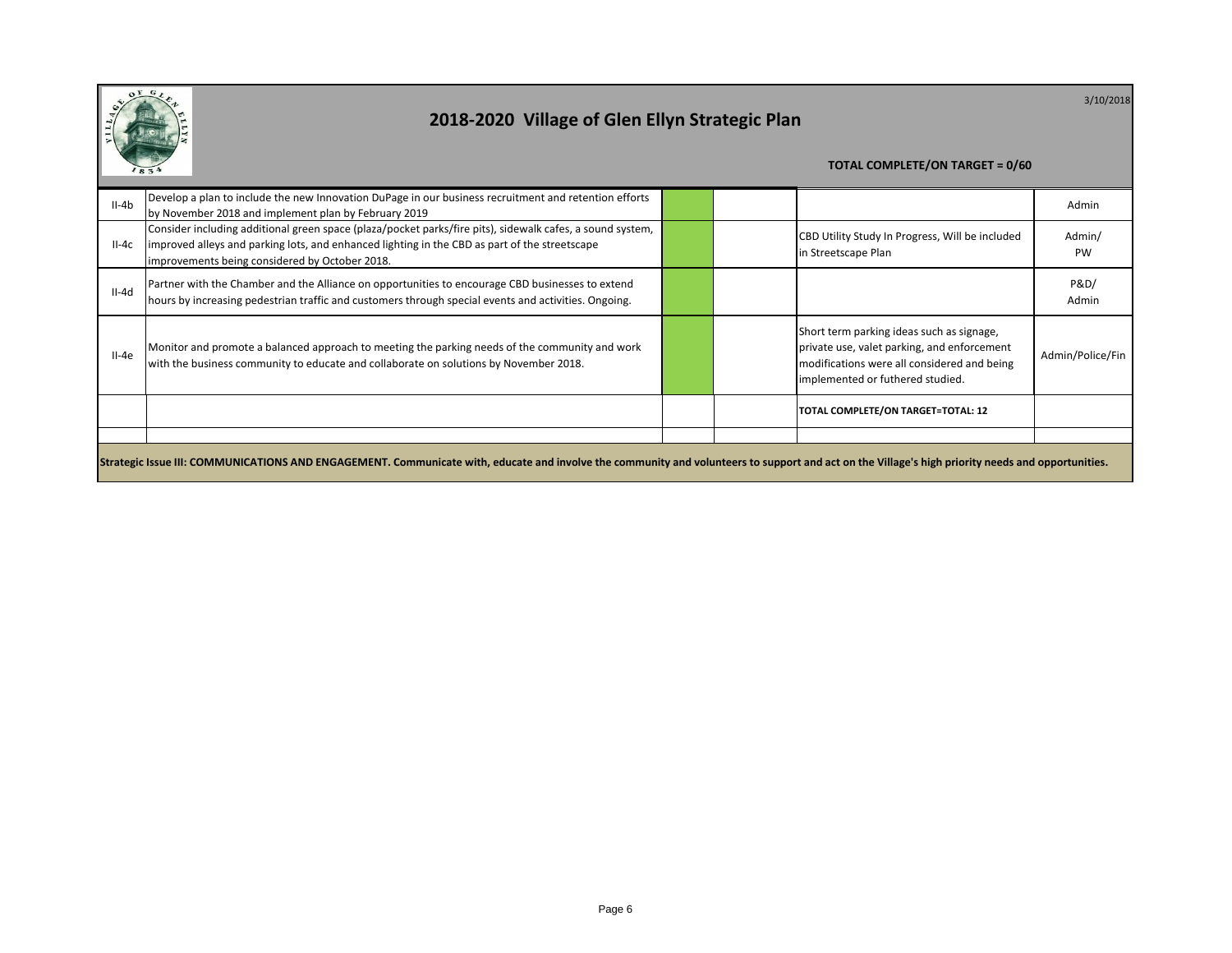

3/10/2018

#### **TOTAL COMPLETE/ON TARGET = 0/60 KEY: Goal # Action Steps On track Complete Comments Dept.** III-1a Educate and promote the community survey as part of the strategic planning process by March 2018. The Survey completed in October 2017. III-1b Conduct emergency preparedness drill annually in the new EOC and continue to promote Reverse 911 system, radio station, cable station for emergency communication PD/ Admin III-1c Continue philosophy that all customers are responded to by the village within two business days with an ontinue principle in the control of their request. -Ongoing All<br>cknowledgement of their request. -Ongoing All III-1d Develop an annual joint marketing plan with the Chamber and Alliance focused on special event promotion annually by end of February. Admin and channel and Amance rocused on special event. III-2a Increase customer convenience, interaction, and improve transparency by enhancing the functionality of the Village website by December 2018. Admin and improve transparency by emianting the runctionality of the same state of the same of the Village website by December 2018. III-2b Monitor the success of the PW service request system and evaluate alternatives for other departments to utilize by December 2018. Admin/PW III-2c Continue to evaluate and increase opportunities for partnership with intergovernmental entities. Ongoing COD: ID, Culinary Partnership Village Links; Park District: reviewing property ownership, capital projects; Library: capital projects, financial support: Schools: Space needs assistance, HS capital and parking collaboration; IGA with SD 41 for water main; Lombard IGA with Hill Ave. water main proeject Admin III-2d Enhance social media presence and cable channel utilization as communication tools by July 2018. Village is using various social media platforms various social media platforms effectively for the last year and platforms and mini-III-3a Communicate the 2018-20 Strategic Plan and incorporate goals into the annual budget process -Ongoing. X Admin III-4a Encourage voter turnout by promoting Town Hall Meetings and the election process by October 2018. III-4b Continue to educate potential commissioners and recruit volunteers for meaningful roles on Boards and Commissions and work with the Alliance and Chamber to foster volunteerism for special events by May 1, 2018. Reoccurring annually. The contract of the Admin III-4c Continue to be responsive and adapt to elected officials requests for information and involvement. ongoing and the companion of the companion of the companion of the companion of the companion of the companion<br>Ongoing

**TOTAL COMPLETE/ON TARGET=TOTAL: 12**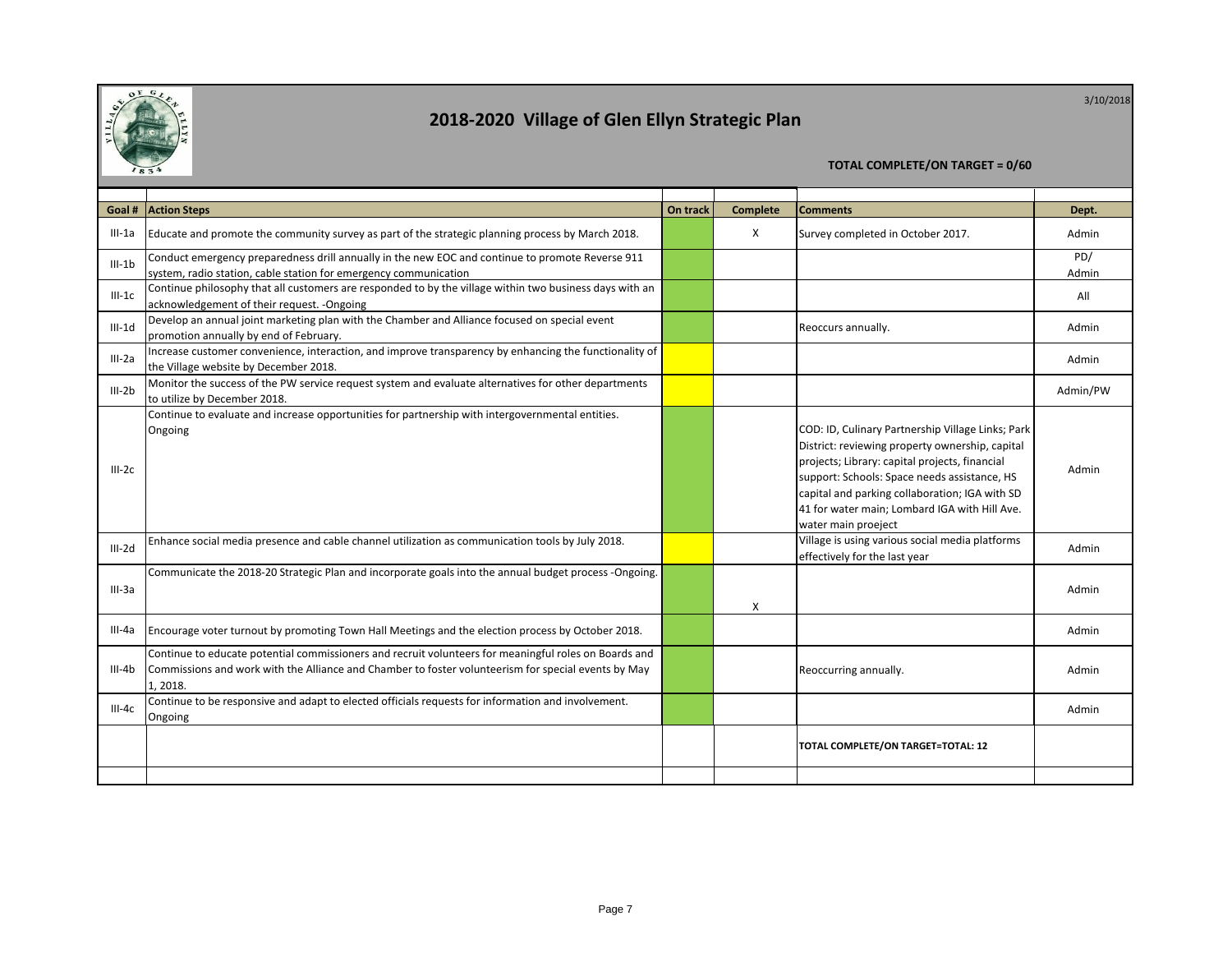

3/10/2018

|         | Strategic Issue IV: FINANCIAL SUSTAINABILITY. Grow revenue and focus spending in line with anticipated resources to meet the highest priority needs and maintain the Village's AAA bond rating. Evaluate the<br>feasibility of consolidating operations, services, procedures, and common tasks within and across departments and explore cost sharing partnerships with intergovernmental groups and recommend changes |          |                 |                                                                                                                                                       |                   |  |  |  |
|---------|-------------------------------------------------------------------------------------------------------------------------------------------------------------------------------------------------------------------------------------------------------------------------------------------------------------------------------------------------------------------------------------------------------------------------|----------|-----------------|-------------------------------------------------------------------------------------------------------------------------------------------------------|-------------------|--|--|--|
|         | Goal IV Action Steps                                                                                                                                                                                                                                                                                                                                                                                                    | On track | <b>Complete</b> | <b>Comments</b>                                                                                                                                       | Dept.             |  |  |  |
| $IV-1a$ | Monitor state budget impacts and identify new revenue sources and grant opportunities to address<br>budget shortfalls including HRST increase and potential new revenues to address capital projects by<br>November 2018.                                                                                                                                                                                               |          |                 | Home Rule increase agreed to in 2018 budget,<br>other revenue sources being considered for<br>capital funding. Fees/Fines to be review in Q2<br>2018. | All               |  |  |  |
| $IV-1b$ | Evaluate the feasibility of consolidating operations, services, procedures, and common tasks within and<br>across departments and explore cost sharing partnerships with intergovernmental groups and<br>recommend changes as part of budget process annually in October.                                                                                                                                               |          |                 | Reoccurring annually.                                                                                                                                 | All               |  |  |  |
| $IV-1c$ | Periodically adjust Village fees and fines to be commensurate with the cost of providing services by<br>establishing gradual and appropriate increases in line with other communities by October 2018.                                                                                                                                                                                                                  |          |                 | Building Permit, Parking, Business registration,<br>parking fines, and other fees/fines being<br>considered and implemented.                          | All               |  |  |  |
| $IV-1d$ | Evaluate opportunities to utilize technology to consolidate functions, streamline work<br>processes, and deliver services more efficiently by December 2018.                                                                                                                                                                                                                                                            |          |                 |                                                                                                                                                       | All               |  |  |  |
| $IV-1e$ | Automate the Accounts Payable process by June 2018.                                                                                                                                                                                                                                                                                                                                                                     |          |                 | Budgeted for and installing necessary software,<br>pilot program in 2018 Q2.                                                                          | Finance/<br>Admin |  |  |  |
| $IV-2a$ | Develop a five-year Capital Improvement Plan (CIP) to guide future capital investment and present to<br>Village Board as part of annual budget process annually by August 2018.                                                                                                                                                                                                                                         |          |                 | Reoccurring annually.                                                                                                                                 | Finance/<br>Admin |  |  |  |
| $IV-2b$ | Complete annual five year forecast by October 2018.                                                                                                                                                                                                                                                                                                                                                                     |          |                 | Reoccurring annually.                                                                                                                                 | Finance           |  |  |  |
| $IV-2c$ | Complete the Financial Scorecard by August 2019.                                                                                                                                                                                                                                                                                                                                                                        |          |                 |                                                                                                                                                       | Finance           |  |  |  |
| $IV-2d$ | Receive the budget and audit awards from GFOA by October 1, 2018.                                                                                                                                                                                                                                                                                                                                                       |          |                 | Reoccurring annually.                                                                                                                                 | Finance           |  |  |  |
| $IV-2e$ | Review reserve policy for all funds by May 2018.                                                                                                                                                                                                                                                                                                                                                                        |          |                 | Completed General Fund, W&S and<br>Links/Reserve 22 are being evaluated.                                                                              | Finance           |  |  |  |
| $Iv-3a$ | Create succession plans in all departments and continually review staffing allocation and needs. -<br>Ongoing                                                                                                                                                                                                                                                                                                           |          | Ongoing         |                                                                                                                                                       | All               |  |  |  |
| $IV-3b$ | Foster training, continuing education, skill development, and cross-training for personnel by October 1,<br>2018.                                                                                                                                                                                                                                                                                                       |          |                 |                                                                                                                                                       | All               |  |  |  |
|         |                                                                                                                                                                                                                                                                                                                                                                                                                         |          |                 | TOTAL COMPLETE/ON TARGET=TOTAL: 12                                                                                                                    |                   |  |  |  |
|         |                                                                                                                                                                                                                                                                                                                                                                                                                         |          |                 |                                                                                                                                                       |                   |  |  |  |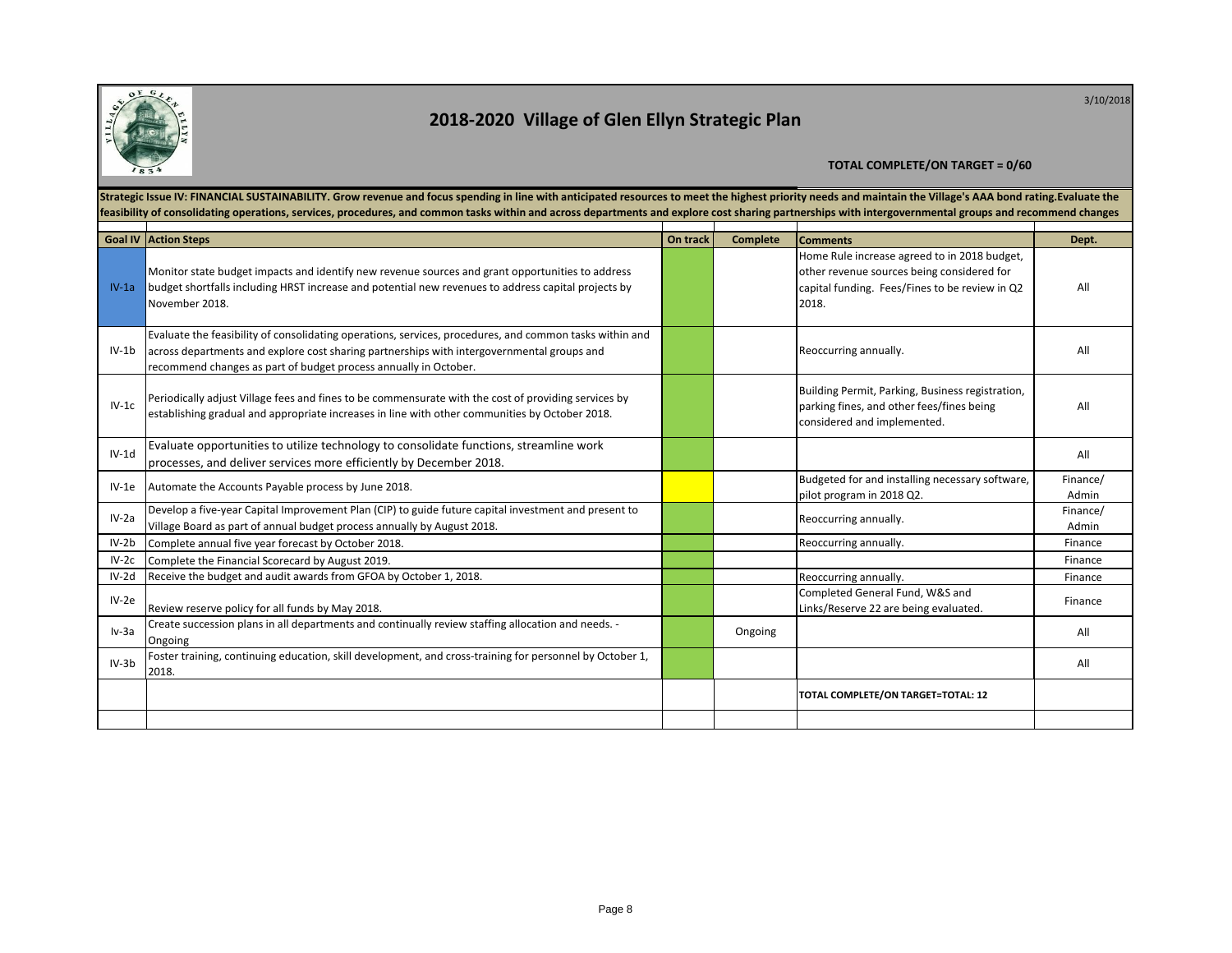

3/10/2018

|        | Strategic Issue V: Village Links/Reserve 22 mission is to enhance the quality of life in Glen Ellyn by offering outstanding recreational and dining opportunities, while providing                                                                                                                                                                                                                                                                                                                                                               |                 |                 |                                                                                                    |                                       |  |  |  |
|--------|--------------------------------------------------------------------------------------------------------------------------------------------------------------------------------------------------------------------------------------------------------------------------------------------------------------------------------------------------------------------------------------------------------------------------------------------------------------------------------------------------------------------------------------------------|-----------------|-----------------|----------------------------------------------------------------------------------------------------|---------------------------------------|--|--|--|
|        | storm water protection, at no costs to the taxpayer.                                                                                                                                                                                                                                                                                                                                                                                                                                                                                             |                 |                 |                                                                                                    |                                       |  |  |  |
|        |                                                                                                                                                                                                                                                                                                                                                                                                                                                                                                                                                  |                 |                 |                                                                                                    |                                       |  |  |  |
|        | <b>Goal V Action Steps</b>                                                                                                                                                                                                                                                                                                                                                                                                                                                                                                                       | <b>On Track</b> | <b>Complete</b> | <b>Comments</b>                                                                                    | Dept.                                 |  |  |  |
| $V-1a$ | Generate profit to cover annual debt, execute CIP targets, build cash reserves, and meet financial goals<br>at the Village Links/Reserve 22 by January 1, 2018:<br>• Operating Revenues at \$3M in Golf; and \$2.5M in Food & Beverage including \$700K in banquet sales<br>. Overall Operating Profits at 18% of Revenues, to cover debt, capital projects, and maintain adequate<br>cash reserves.<br>. Guest Satisfaction Rating at 4 or above, measured by online reviews, customer satisfaction rating cards,<br>and Secret Shopper program |                 |                 | Challenging start to the year with weather;<br>quarterly report to be presented at May<br>workshop | Village Links-<br>Reserve 22          |  |  |  |
| $V-1b$ | Review reserve policy, future capital projects and determine a timeframe for possible short-term<br>investments in the facility by May, 2018.                                                                                                                                                                                                                                                                                                                                                                                                    |                 |                 |                                                                                                    | Admin/Village<br>Links-<br>Reserve 23 |  |  |  |
| $V-1c$ | Evaluate catering and take-out programs as way to grow business by December 2018.                                                                                                                                                                                                                                                                                                                                                                                                                                                                |                 |                 |                                                                                                    | Village Links-<br>Reserve 24          |  |  |  |
| V-1d   | Develop a sales & marketing team to maximize capacity of banguet business, with a goal of reaching<br>\$1M in banquet sales by December 2020.                                                                                                                                                                                                                                                                                                                                                                                                    |                 |                 |                                                                                                    | Admin/Village<br>Links-<br>Reserve 23 |  |  |  |
| $V-2a$ | Review and modify staffing structure and hire Executive Chef and Restaurant Manager to improve upon<br>employee retention, employee training, and build a quality staff to implement business plan starting in<br>March 1, 2018.                                                                                                                                                                                                                                                                                                                 |                 |                 | Exec Chef hired on January 5, 2018. Restraurant<br>Manager hired on April 18, 2018                 | Admin/Village<br>Links-<br>Reserve 24 |  |  |  |
| V-2b   | Provide consistent service and a creative culinary experience by May 1, 2018.                                                                                                                                                                                                                                                                                                                                                                                                                                                                    |                 |                 | Relaunch the restaurant this spring with new<br>Chef and staff. PR campaign forthcoming            | Village Links-<br>Reserve 27          |  |  |  |
| V-3a   | Develop a 10-year Capital Improvement Plan that prioritizes potential renovations including clubhouse,<br>patio and/or pavilion enhancements by October 2018.                                                                                                                                                                                                                                                                                                                                                                                    |                 |                 | Reviewed with Rec Commission in April.                                                             | Village Links-<br>Reserve 28          |  |  |  |
| V-3b   | Evaluate kitchen needs and options to consider potential to renovate/expand business options by<br>December 2018.                                                                                                                                                                                                                                                                                                                                                                                                                                |                 |                 | On hold, cost concerns and focused on dinner<br>room renovation.                                   | Village Links-<br>Reserve 29          |  |  |  |
| V-3c   | Execute a renovation of the Reserve 22 Dining Room by August, 2018.                                                                                                                                                                                                                                                                                                                                                                                                                                                                              |                 |                 | Scheduled for discussion with VB in May                                                            | Village Links-<br>Reserve 30          |  |  |  |
| V-4a   | Develop a communication process to keep Recreation Commission informed and engaged on project<br>progress and provide quarterly reports to the Village Board starting in April 1, 2018                                                                                                                                                                                                                                                                                                                                                           |                 |                 |                                                                                                    | Admin/Village<br>Links-<br>Reserve 24 |  |  |  |
| V-4b   | Execute a Marketing Plan which accomplishes maximum exposure/branding of the Village Links and<br>Reserve 22 while generating new avenues of growth by May 2018.                                                                                                                                                                                                                                                                                                                                                                                 |                 |                 | Hiring Marketing Manager by June 1.                                                                | Admin/Village<br>Links-<br>Reserve 25 |  |  |  |
|        | Monitor and coordinate customer feedback system including Secret Shopper and Comment Cards and<br>V-4c review monthly with Recreation Commission. Monthly                                                                                                                                                                                                                                                                                                                                                                                        |                 | X               |                                                                                                    | Admin/Village<br>Links-<br>Reserve 26 |  |  |  |